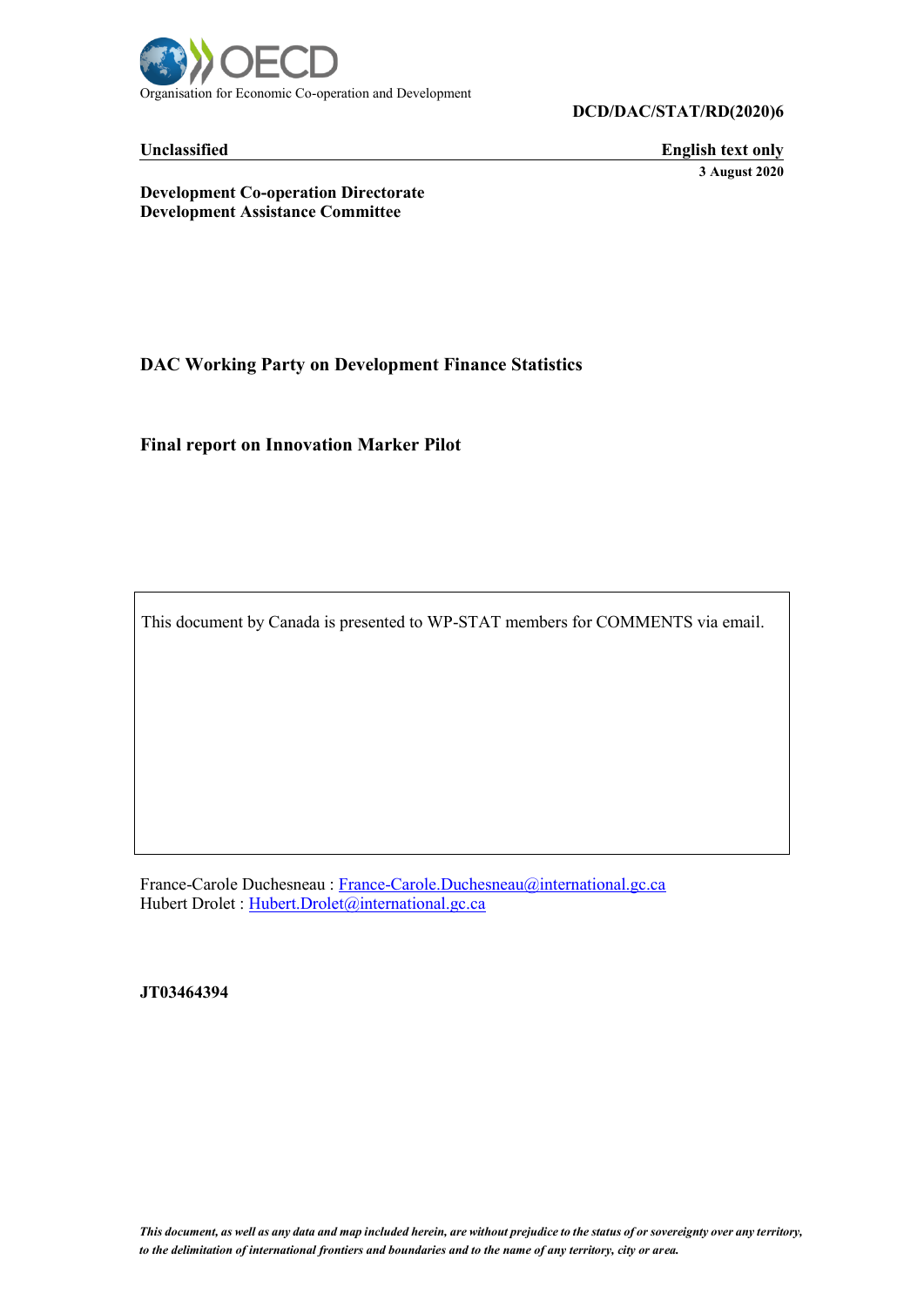# **OECD DAC Innovation Marker Pilot - Final Report**

## **1. Introduction**

1. Data is central to learning regarding innovation for development. There is currently no systematic means of tracking and collecting data on innovation in Official Development Assistance (ODA) by the OECD Development Assistance Committee (DAC) members.

2. This final report, prepared by Canada through its Global Affairs Canada Development Innovation and Statistical Analysis Units, in consultation with the DAC member pilot participants, presents the findings of the 2019 Innovation Marker Pilot and recommendations for the way forward.

3. The methodology of the innovation marker pilot was premised on the 2017 HLM Communiqué definition of innovation for development, which was broader than a previous definition limited to technology and innovative finance. The 2017 definition enables DAC members to capture data on a broader range of innovations.

4. Key observations from the pilot: innovation tends to be partially integrated into initiatives (rather than the main objective, for example an fund dedicated to support innovations); there is a focus on innovations that are incremental (as opposed to transformational); and the types of innovation captured tend to be partnerships, technologies, policy practices and business models.

5. The Innovation Marker Pilot demonstrated that a systematic marker can provide a means to collect data on innovation, to track progress, and draw lessons in real time, including on how development can be done differently, and how promising innovative solutions can be scaled for greater impact. An innovation marker has the potential to be an evidence-generation tool.

6. An innovation marker would contribute to and complement the work on innovation of the DAC and the Development Co-operation Directorate's Reviews, Results, Evaluation and Development Innovation Division (DCD RREDI) as presented in th[e OECD June 2020](https://doi.org/10.1787/19901372)  [report Innovation for Development Impact: Lessons from the OECD Development](https://doi.org/10.1787/19901372)  [Assistance Committee](https://doi.org/10.1787/19901372) as well as the PWB 21-22 Output Result 2.15 on Development innovation. It would also enable DAC members to generate data on their innovation portfolio, and gain insights from the global innovation ecosystem.

## **2. Context for an Innovation Marker in the OECD CRS**

7. The innovation process encourages the development of new and improved solutions that can deliver better results. Innovation enables proven, tested solutions that have added value to address challenges more effectively than existing practices to deliver better results and greater impact.

8. Peer learning is an important part of the work of the OECD DAC. It contributes to helping members to explore and answer inquiries such as: How can innovation be identified in policies, programs and projects? How can we track the evolution of innovation over time? How can the added value of innovative solutions be shared for collective learning and scaling?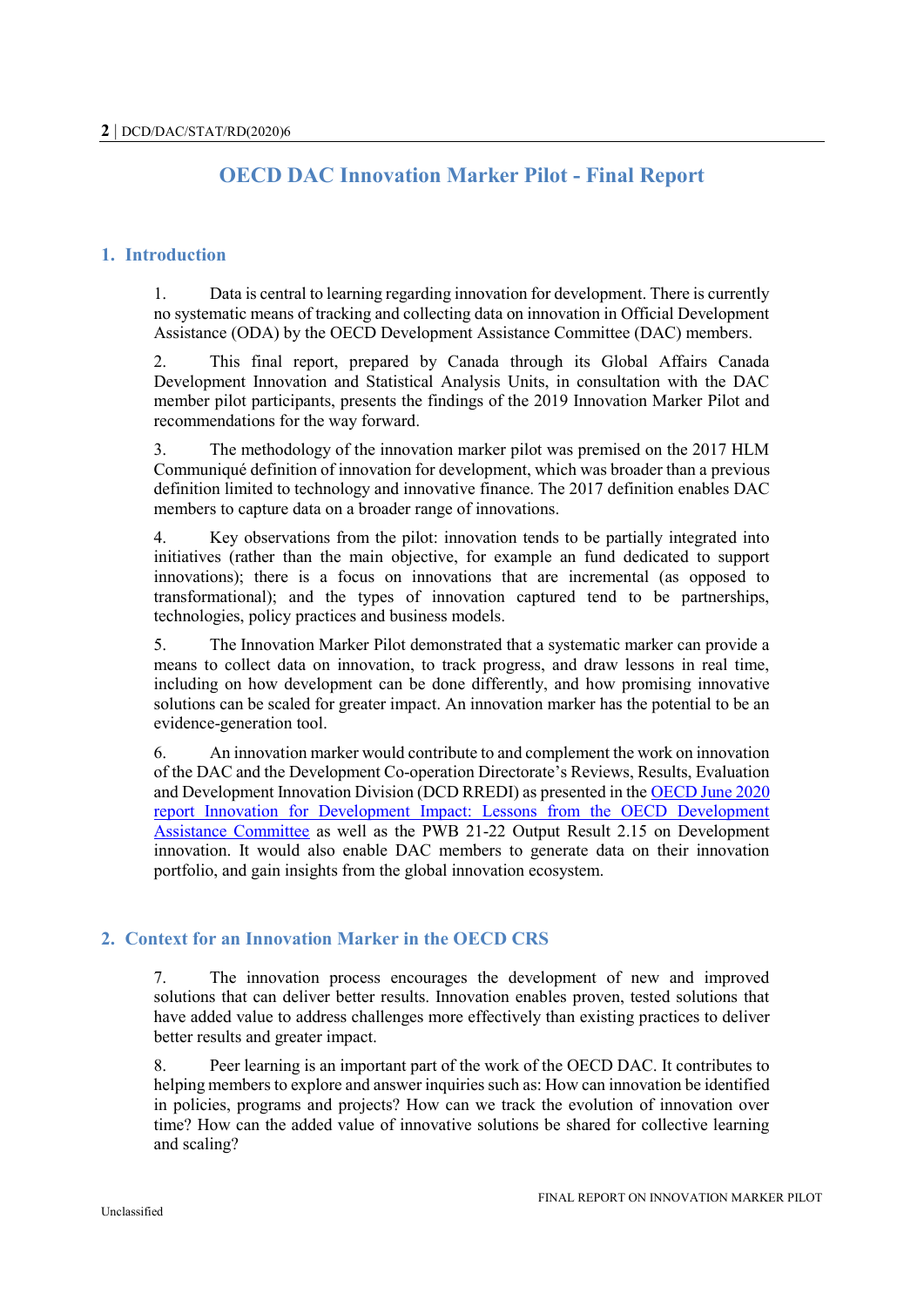9. There is no systematic means in the OECD Creditor Reporting System (CRS) for DAC members to identify, track and learn from innovation in policies, programs and projects. DAC members collect most data on innovation manually. Data on what works and what does not is important for evidence-based decision making, and for driving change and accelerating inclusive, locally-driven innovations to transition to scale, reach the most vulnerable, achieve greater impact, and reduce poverty. Tracking and measuring innovation could help DAC members identify where doing things differently might make development co-operation more effective and impactful.

10. At the OECD DAC High Level Meeting (HLM) in October 2017, [A New DAC:](http://www.oecd.org/dac/dachighlevelmeeting2017.htm)  [Innovations for the 2030 Agenda,](http://www.oecd.org/dac/dachighlevelmeeting2017.htm) a consensus was reached by DAC members on a broader definition of innovation for development [\(Communiqué,](http://www.oecd.org/dac/DAC-HLM-2017-Communique.pdf) par. 7). This broad definition acknowledged that innovations can be of various types, reflecting the variety of policies, projects and programming of the international development ecosystem.

11. At the OECD Working Party on Development Finance Statistics (WP-STAT) June 2018 [DCD/DAC/STAT/RD(2018)2/RD2] meeting, Canada tabled a proposal to establish an innovation policy marker in the OECD CRS to enable DAC members to identify, track and qualify innovations in a systematic way in international assistance policies, programs and projects. WP-Stats members supported the idea of tracking innovation and suggested finding an alternative to a policy marker to track innovation and further clarifying the DAC definition of innovation for development. A selection of members expressed interest in participating in a pilot to test an innovation marker.

12. Canada took into account all comments, revisited the definition of innovation, and proposed a pilot to test the feasibility of identifying, tracking and qualifying innovations at the OECD WP-STAT November 2018 [DCD/DAC/STAT/RD(2018)3/RD1] meeting.

13. The DAC integrated innovation into its work, as demonstrated by the inclusion of innovation into the PWB 2019-20. The Programme of Work and Budget (PWB) 2019-20 [DCD/DAC(2018)8/FINAL] included a section on Innovation for Development for each Output Result (OR). The PWB 2021-22 [DCD/DAC(2020)2/REV4] Executive Summary states that "Maximising the DAC members' impact during this "decade of action" to 2030 will depend on its capacity to collaborate, evaluate, learn, innovate, and adapt" - all core principles to innovation. Innovation is part of PWB 2021-22 OR2 - Making development co-operation more effective, impactful, and inclusive, including through better partnerships and innovation.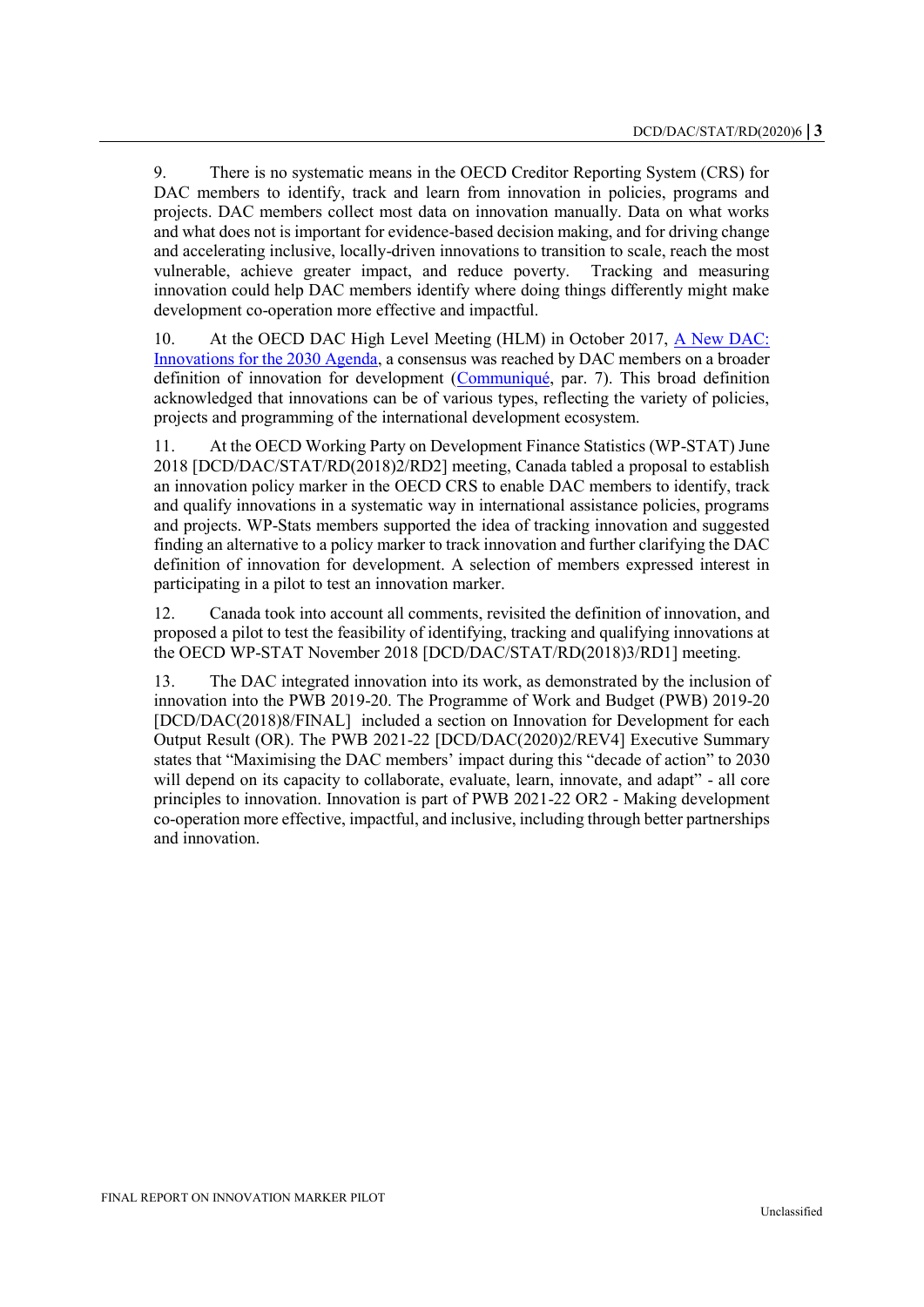# **3. An Innovation Marker Pilot to Test the Methodology**

14. Canada, France, Australia and Slovenia (the "piloteers") piloted the innovation marker methodology within their international assistance projects/programs. Belgium, Sweden, the UK, Germany, Ireland, and the USA observed the process.

15. The innovation marker pilot tested a methodology for use in the OECD CRS that would enable DAC members to identify, track and qualify innovations in a systematic way. The piloteers engaged in experimental research to test the new methodology.

16. The pilot's objective was two-fold:

- **a** Test the feasibility of identifying/tracking projects/programs with an innovation component, and;
- **b** Qualify the innovation component of the projects/programs according to the proposed working definition of innovation.

17. The methodology [DCD/DAC/STAT/RD(2018)3/RD1], accompanied by a scoring system, required piloteers to code three aspects of a project/program:

- **a** Please choose the level of innovation integration present in your project (2-Fully/1- Partially/0-Not integrated).
- BOX Please summarize briefly the level of integration of the innovation(s) into the project.
- **b** What is the expected impact of the innovation components? (2-Radical (New), 1-Incremental (Improvement)).
- BOX Please explain the problem the innovation is trying to solve and in what the innovation proposes a new solution or an improvement to existing practices.
- **c** What type of innovation best describes the activity present within your project?

Choose all that apply.

| 11<br>nodels                      | icvnractices<br>#polic                                 | pproaches<br>#Я I   | ≉nartners∟<br>ships | #te⊾<br>$\sim$ $\sim$ $\sim$ $\sim$<br>102165 |
|-----------------------------------|--------------------------------------------------------|---------------------|---------------------|-----------------------------------------------|
| ,,,<br>unsights<br>#behav.<br>тон | $\overline{11}$ $\overline{C}$<br>anısms<br>na<br>THET | delivery<br>#waysof | #digitalization     | <b>Other</b>                                  |

 $BOX - If other, please propose another type of innovation using # and explain.$ 

18. An introduction provided piloteers with a reviewed [DCD/DAC/STAT/RD(2018)3/RD1] definition of innovation for development, as follows:

- New or improved solution that has the potential for better results and greater impact to add value (i.e. effectiveness and/or efficiency) to address existing development problems.
- New: never existed before and/or new to that context (i.e. transformational and/or radical).
- Improved: can be a modification to something existing (i.e. incremental).
- Use hashtags# to tag the types of innovation:

#policypractices, #partnerships, #businessmodels, #approaches, #technologies, #financingmechanisms, #behaviouralinsights, #waysofdelivery, #digitalization.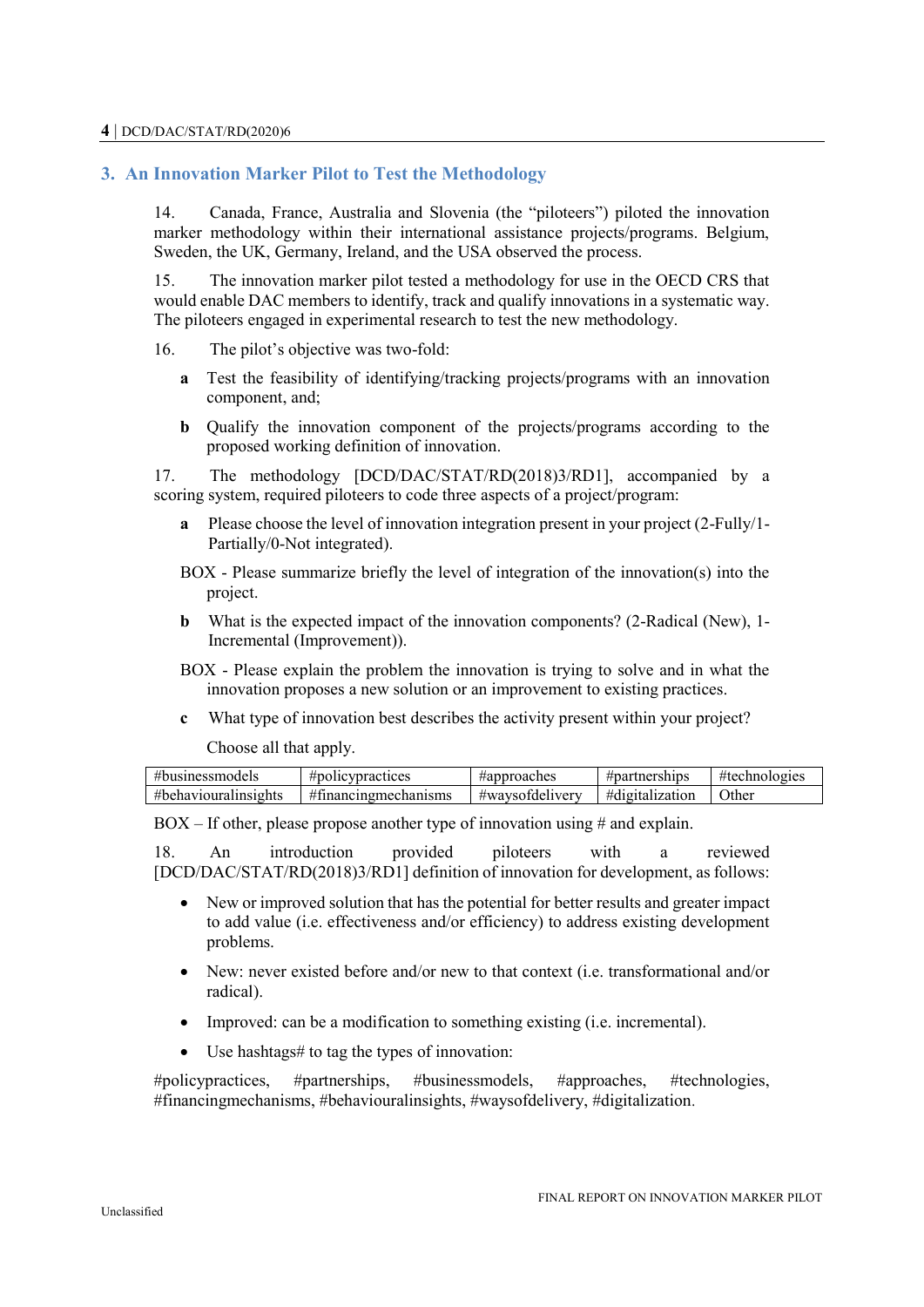## **4. Country Case Studies for the Innovation Marker Pilot**

19. Piloteers tested the methodology within their respective organizations. The following section captures the experiences of the various country case studies. New projects/programs approved from January 2019 to December 2019 provided the data collected.

### *Canada*

20. In the spring of 2019, the Director General of the Partnerships for Development Innovation Branch held an information session with Global Affairs Canada DGs and Directors to inform them of Canada's participation in the OECD pilot for an innovation marker in the CRS. Four groups joined the pilot (Partnerships for Development Innovation Branch, Peace and Stabilization Operations Program, Environment Specialists Team, the Development Program of the Embassy of Canada in Colombia). Training was provided to project officers to explain the pilot's context, purpose and requirements. Global Affairs Canada's Development Innovation Unit and the Development Finance Statistics team provided support and guidance to piloteers throughout the pilot.

21. In total, 54 project officers completed an online survey for the 118 new projects/programs approved under the four teams in the 2019 calendar year. The online survey collected information on the three aspects of the methodology noted above. The Development Finance Statistics team analysed the data collected to ensure quality and omit biases.

22. The survey showed that almost 60% of the 118 projects had integrated innovation, whether it was fully integrated (21%) in a project, program or policy, or partially integrated (38%). 41% of the projects/programs surveyed had not integrated innovation.

23. **Regarding** the impact of the innovation, the majority of projects (68%) contained incremental or improved innovation, while 32% of them contained radical or new innovation elements (note: based on 32% response rate to this question).

24. The hashtags further explained the innovative components of the projects/programs. The hashtags revealed that #approaches was the most frequently used, having been flagged 30% of the time, followed by #technologies 12%, #partnerships 11%, #waysofdelivery 11% and #policypractices 10%, all of equivalent importance. The least used hashtag were #behaviouralinsights 7%, #digitalization  $7\%$ ,  $\# \text{businessmodels}$  6\%. #financingmechanisms 5%, and #other 0.5%.



25. The survey included a feedback question about the level of difficulty in answering the three questions of the methodology. The findings showed that 61% of the project officers found the survey difficult to answer (selected 4 or 5 (max) as the difficulty level). 57% of officers completed this section.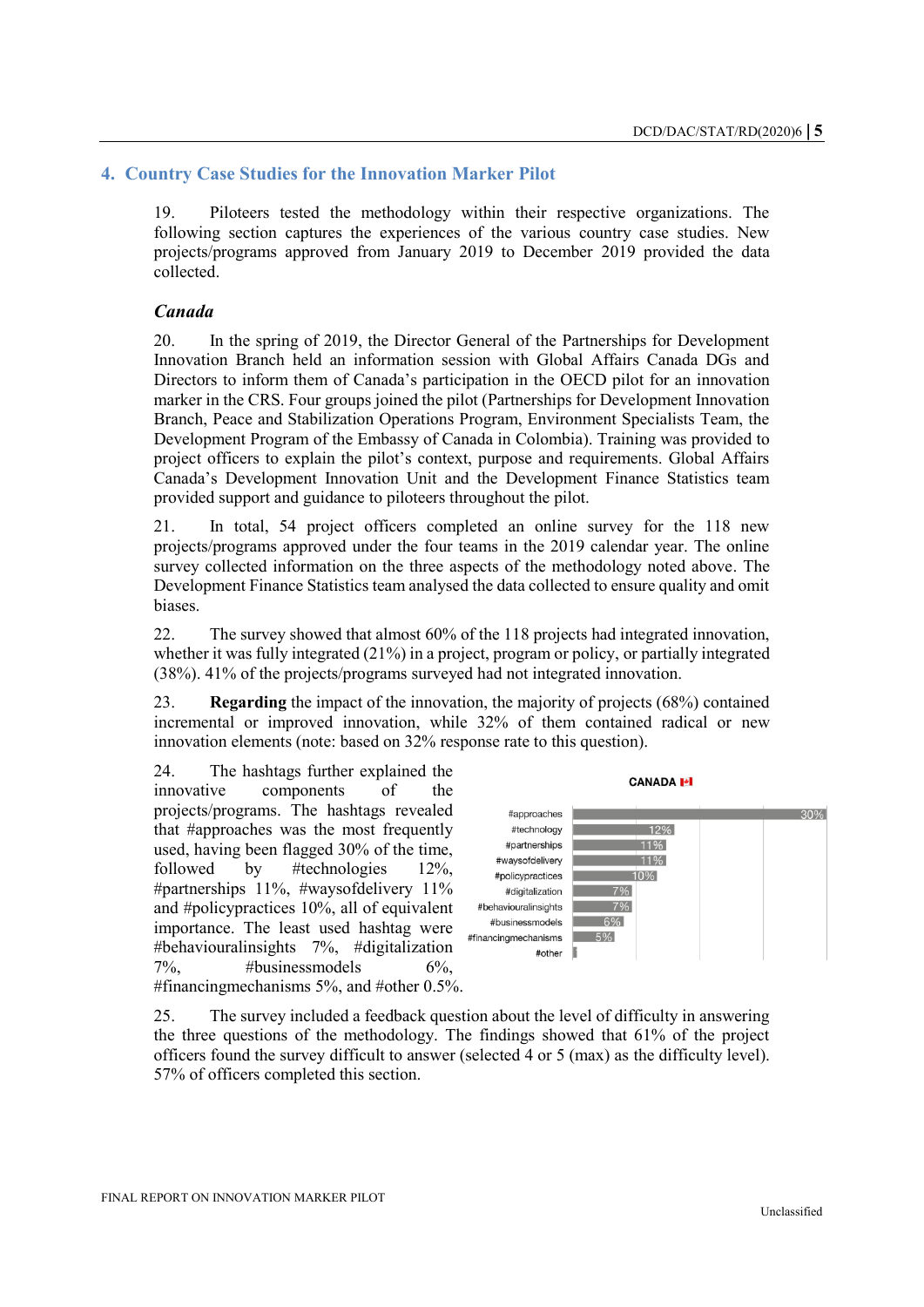### *France*

26. The DG Trésor's MULTIFIN5 office conducted a random sampling of 500 ODAfunded projects in 2019 sourced from its CRS database and from different ministries (Agence française de Développement (AFD), Ministère de l'Europe et des Affaires étrangères (MEAE), Proparco, Coopération décentralisée, Ministère de l'Économie et des Finances (MEF), Ministère de la Transition écologique et solidaire (MTES)). The sampling represented 4% of all projects and tested the feasibility of the innovation marker pilot.

27. A designated officer performed macro-level analysis on the 500 sample projects: 5.6% (28 out of 500) were considered innovative.

28. The projects considered innovative mainly integrated innovation partially (86%)

and the remainder (14%) fully integrated innovative elements. On the impact of the innovation in the project, 100% of the projects demonstrated incremental or improved impacts, while none indicated a radical or new innovative element. In terms of the types of innovation, the most commonly used hashtags were #technology  $(64%)$ , #partnerships  $(18%)$  and #policypractices (11%). The least frequently used hashtags were #businessmodels (3.5%) and #digitalization  $(3.5\%)$ .



# *Australia*

29. Australia provided two datasets generated in different ways. The first comprised 367 projects, while the second consisted of 83 projects. Through a cross-check analysis, 16 projects were found in both lists. In the first dataset, taken from annual project review data, project officers answered three yes or no questions to describe whether their project had applied: (1) innovative programming; (2) innovative partnerships and collaboration; and/or, (3) innovative processes. As a second step, a designated officer from the innovation unit tagged the projects with the different innovation identifier hashtags to signify the type of innovation based on a narrative description written by the project officer. In the second dataset, taken from the project financial management system, project officers identified whether new projects entered into the system during project design would be innovative, and provided a short description of the innovative components.

30. Analysis of the first dataset demonstrated the proposed hashtags in the marker pilot did capture the kinds of innovation used in the Australian aid program. The two datasets demonstrated it was possible to apply a marker either during project design, or during the annual project review process. Analysis and discussions with project officers also suggested it could be harder to identify whether and how a project would be innovative during design as many factors remained to be agreed, which could lead to under-use of the innovation marker in the early stages of a program. It would be important to revisit markers during project implementation to ensure they reflect the finalised design and implementation.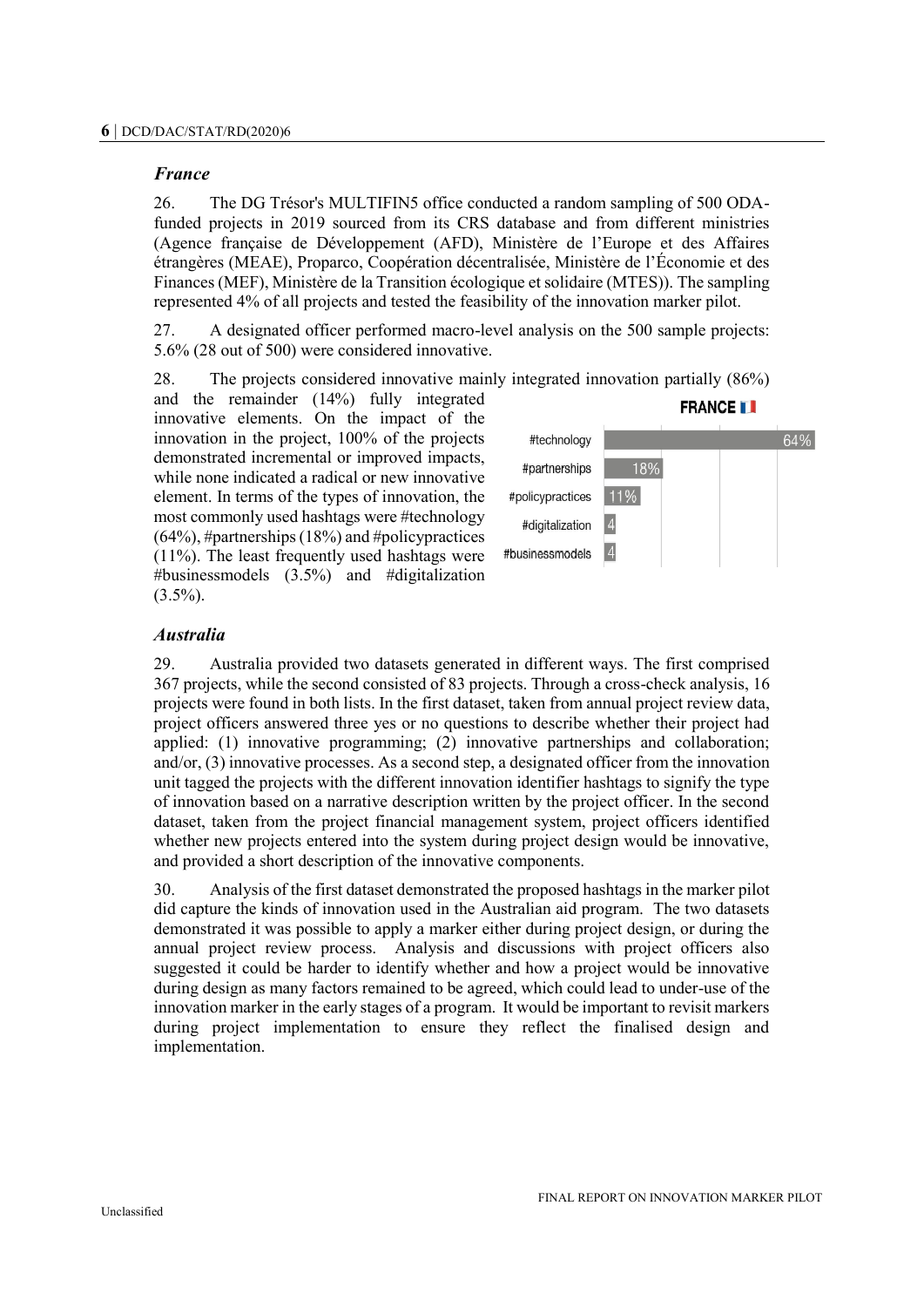#### *Slovenia*

31. Project officers, with comprehensive knowledge of their projects/programs, from external NGOs and with implementing partners, completed a Word version of the online survey developed by Canada to answer and code the three aspects of the methodology for the 10 new projects of the 2019 calendar year.

32. Analysis on projects was able to demonstrate that the majority of projects (82%) contained partially integrated innovative elements, while 18% of projects were identified as fully integrating innovative elements. Almost all projects (91%) integrated innovative incremental/improvements, while the remaining 9% of projects contained radical/new innovative elements.



33. When categorizing the projects with hashtags, #partnerships was the most commonly used hashtag (23%), followed by #policypractices (21%). Next were #businessmodels (13%), #approaches (11%) and #technologies (9%), #behaviouralinsights (9%) and #financingmechanisms (9%). The least used hashtags were #digitalization (6%) and #waysofdelivery  $(2\%)$ . A new hashtag for a type of innovation, #volunteering, was used for two projects (4%). All survey respondents completed the section on the difficulty of providing responses; for 82% of projects, it was difficult to respond (4 or 5 as the difficultly level).

#### **5. Analysis**

#### *Synthesis of Key Findings*

Some trends can be identified among the four piloteers.

34. First, the majority of innovations identified are partially integrated, meaning innovations represent a component of a wider project, program or policy, compared to innovations that are fully integrated (the whole project, program or policy is innovative or dedicated to innovation).

35. Second, the vast majority of the innovations identified were improvements to existing approaches; few innovations proposed new and transformative solutions. This finding echoes the observations of the June 2020 OECD Innovation for Development Impact: Lessons from the OECD Development Assistance Committee, reporting on the 2019 OECD Peer Learning Exercise on Innovation for Development, that there is "a greater emphasis on incremental innovations that maintain the status quo rather than transformative approaches that disrupt it"1.

<sup>1</sup> OECD (2020), *Innovation for Development Impact: Lessons from the OECD Development Assistance Committee*, The Development Dimension, OECD Publishing, Paris, [https://doi.org/10.1787/a9be77b3-en,](https://doi.org/10.1787/a9be77b3-en) p. 46.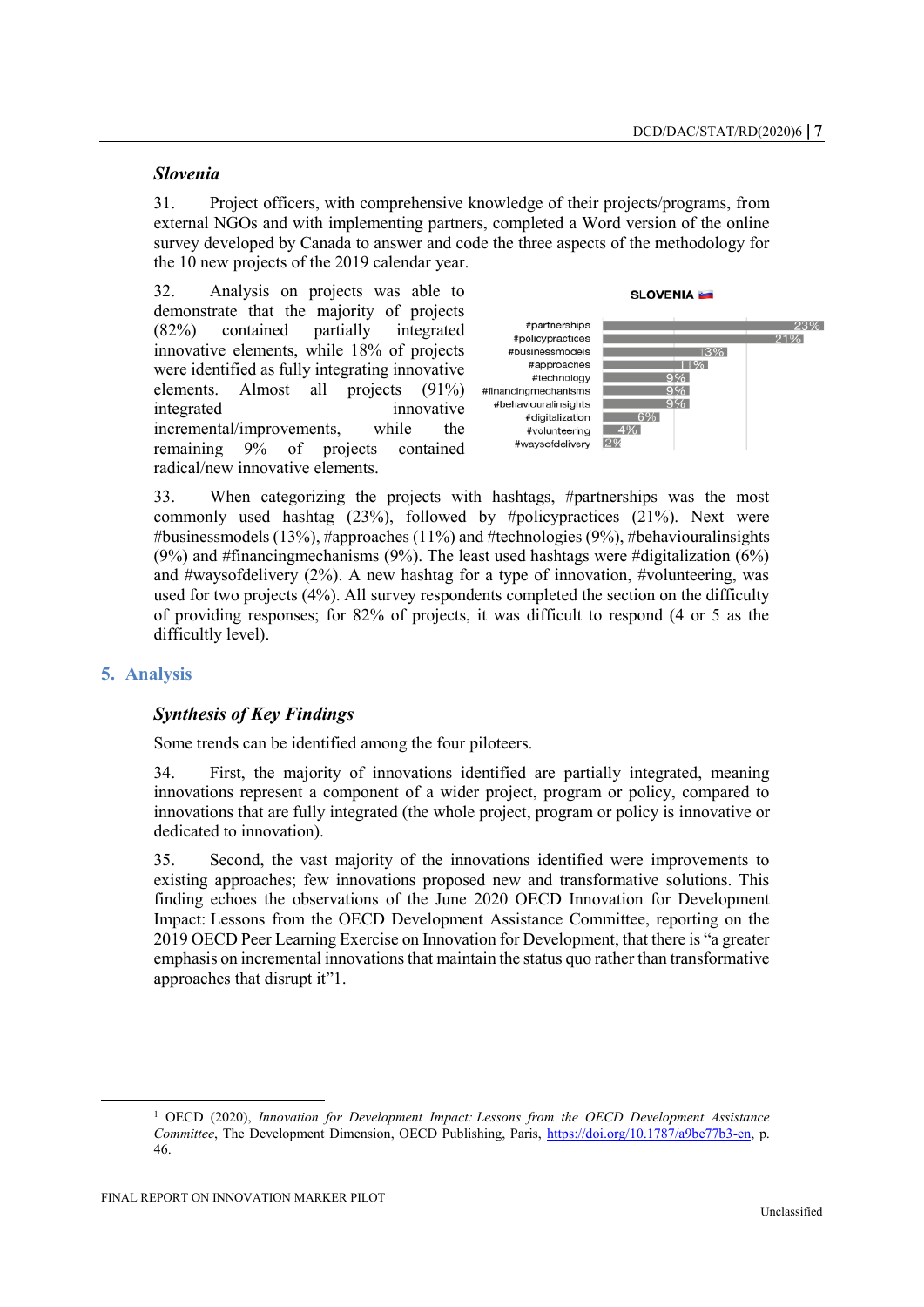$36.$  Third, the most frequent hashtags used<sup>2</sup> to qualify the types of innovation present

in projects, programs, and policies are #partnerships, #technologies, # policypractices and #businessmodels. This suggests that the DAC's [broader definition](http://www.oecd.org/dac/DAC-HLM-2017-Communique.pdf) of innovation more accurately reflects the breadth of innovations that DAC members are funding than a definition limited to finance and technologies. "It is precisely the human aspects of innovation that need to be strengthened and placed at the heart of the innovation agenda - there is no innovation without people"<sup>3</sup>.



37. Fourth, piloteers are focusing on

different types of innovation. For example, France used the hashtag #technologies for 64% of projects, which suggests that technology is an innovation priority for this country, whereas Canada, Australia and Slovenia used it for a smaller percentage of projects (between 12% and 9%). Similarly, the hashtag #financingmechanisms is less prevalent for Slovenia (9%) and Canada (5%), and absent for France.

## *Successes*

38. Overall, the pilot was innovative in and of itself in bringing together members to try a new way of working as it relates to data on innovation for development through a collective learning process. DAC Piloteers set a methodology, gathered data and evidence, and identified trends and potential avenues to explore. The pilot enabled members to come together and research a topic of shared interest.

39. The methodology of the innovation marker pilot was premised on the 2017 HLM Communiqué definition of innovation for development, which was broader than a previous definition limited to technology and innovative finance. The 2017 definition enables DAC members to capture data on a broader range of innovations. In November 2019, a working definition of innovation for development was proposed and included in the pilot. Australia plans to adopt the definition to enhance its current reporting. Some further improvements to the definition are proposed below.

40. The pilot was also successful in that it facilitated dialogue on coding and scoring options in the CRS. For Canada, having more than 50 project officers with comprehensive knowledge of projects, programs, and policies involved enabled the Development Finance Statistics team to perform rigorous analysis on the data to evaluate whether the evidence provided supported the innovative component. In the second Australian dataset, Australia integrated in its project management system an innovation field where project officers provided information on the innovation component at the onset of a project. For France, having a single officer perform the analysis of 500 projects enabled them to apply the definition in a consistent way and perform analysis at a macro level. Slovenia opted to have project officers in NGOs and implementing partners test the methodology.

41. In terms of the methodology, participants found questions 1 and 3 easy to answer (although question 1 could be reformulated to provide a better idea of the proportion of an

<sup>2</sup> Hashtag data available for Canada, France and Slovenia.

<sup>3</sup> Ibid, p.33.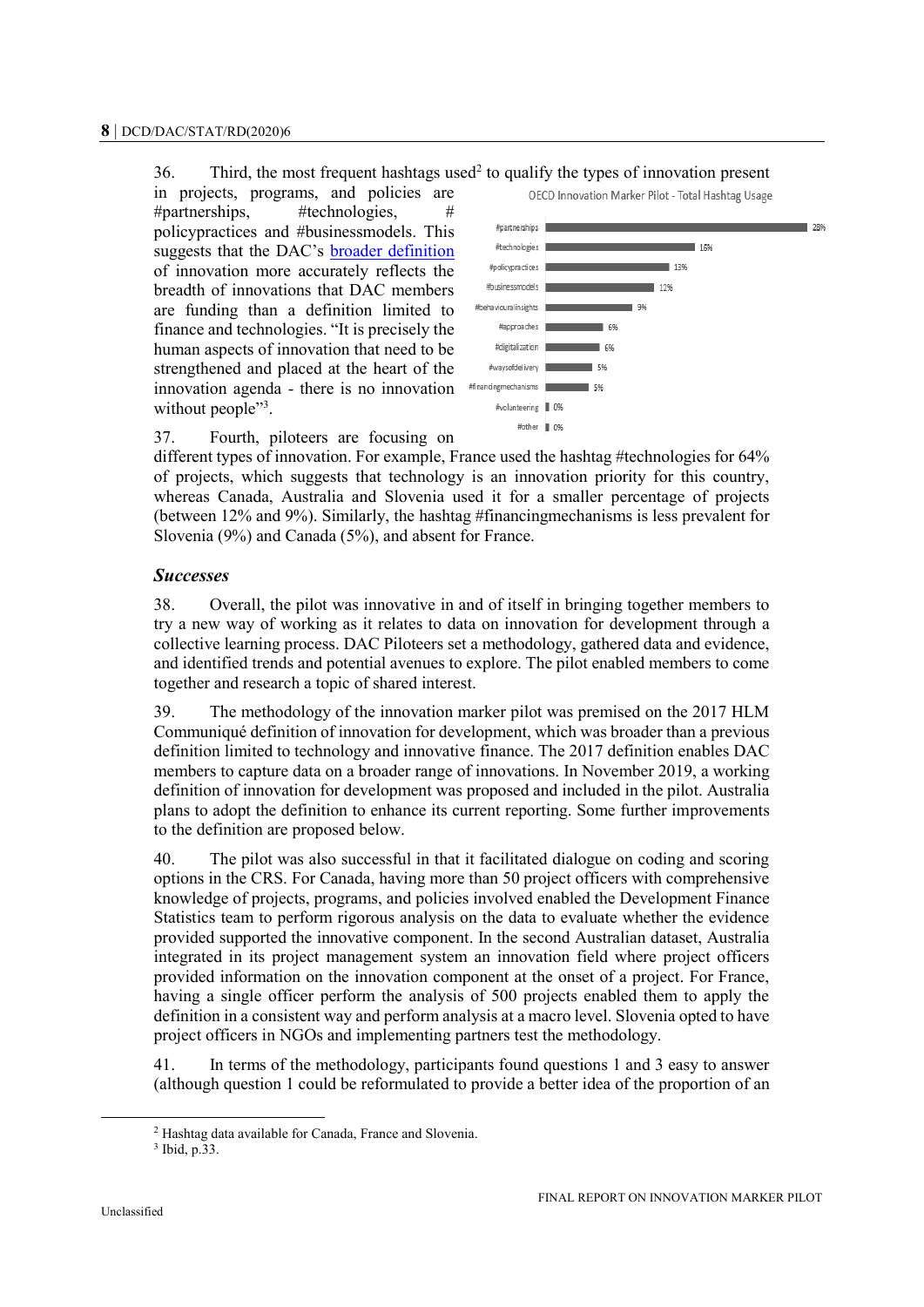innovation in a project (test, implementation, scale). The hashtags were easy to use to tag the types of innovation, based on a list of definitions that officers could refer to.

## *Challenges*

42. As with the introduction of any methodology, some challenges stemmed from the lack of a shared understanding of innovation. Clear guidance and consistency are key for the systematic application of a concept, and for the generation of accurate data. This difficulty was apparent in the responses to the feedback question at the end of the survey (many officers gave a 4 or 5 to describe the level of difficulty of identifying and describing the innovative component of the project, program or policy). For question 2, it was a challenge for project officers to provide information on the problem that the innovation aimed to solve, and what was new or improved in the solution compared with existing practices. More work by the OECD on a shared narrative for development innovation is required, as are the wide dissemination of the shared narrative to policy and working groups (through the engagement of the DAC Chair) and capacity building to support DAC members at varying stages of integrating innovation into their work (OECD selfassessment tool of various innovation capabilities<sup>4</sup>).

43. France noted that their approach of working through one single dedicated officer for all projects, instead the officers associated with each of the 500 projects, posed a particular challenge. It was difficult for the single officer to complete the survey. The single officer did not have sufficient knowledge of the expected impact (incremental vs transformational) to complete the assessment accurately. A detailed description of projects in the CRS database, including details on the innovation component, would make the identification process easier for such an approach.

44. At present, DAC members are at varying stages of integrating innovation into their work. This might affect their capacity to adopt an innovation marker, and the extent to which they are able to use it to analyse and learn from their practice. Some project officers indicated that they see innovation as an additional administrative burden. DAC members will need to build project officers' knowledge of and skills related to development innovation and encourage them to use the marker to ensure higher levels of adoption and more accurate and consistent reporting.

## *Improvements*

45. **The working definition of innovation for development can be improved.** For example, it should be clear that an innovation should be assessed in its local context (i.e. where the innovation is implemented) rather than from the perspective of a DAC member or implementing partner. Project officers in the field are best placed to determine the level and type of innovation.

46. Also, it should be clear that an innovation should have added value. In other words, project officers should explain what the problem is, what the existing practices are, and what the innovative solution proposes to do to achieve better results and greater impact.

47. Reflecting this analysis, the innovation for development definition of the 2017 HLM Communiqué could be reformulated:

 $\overline{a}$ 

 $4$  Ibid, p.65-70.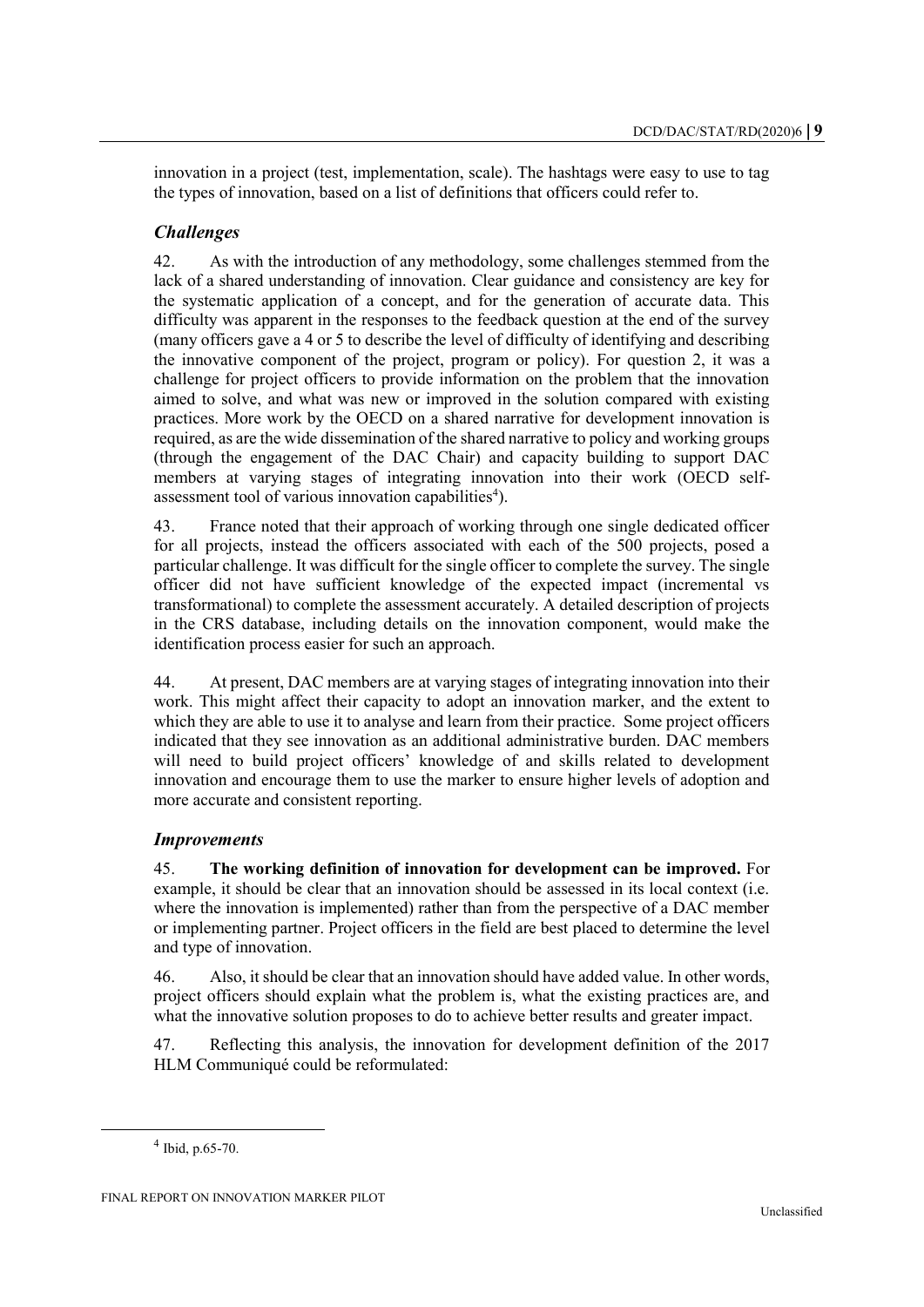48. Innovation for development can be defined as a process, mindset, and means to enable **new** (transformational) **or improved** (incremental) **locally-driven solutions** for **better results and greater impact (added-value)**, which benefit and empower the poorest and most vulnerable, including women and girls.

49. Innovative solutions can include business models, policy practices, approaches, partnerships, technologies, behavioural insights, financing mechanisms, ways of delivery products and services, and digitalization.

#### 50. **With the reformulation above, the accuracy of question 2 could be improved.**

51. Original/Q.2 Box: Please explain the problem the innovation is trying to solve and in what the innovation proposes a new solution or an improvement to existing practices.

52. New/Q.2 Box: Please explain the problem the innovation is trying to solve, and in what *the added-value of* the innovation proposes, *and whether the innovative* solution *is* new or an improvement to existing practices *in the local context*.

53. **The pilot demonstrated that for question 1, project officers of new projects/programs were not always in a position to assess** the level of integration of the innovation component because the implementing partner had not fully explained what the innovation component would be (upcoming co-design, co-creation). In such cases, a « potentially integrated » qualifier in the marker would allow the innovation component to be assessed later during implementation.

54. **To support the coding process and reduce the potential for error projects officers need to build their capacity** to identify what makes projects innovative, qualify the different types of innovation (hashtags) and tracking innovations.

55. Canada developed: internal guidance on the innovation marker to explain the pilot's context, purpose and requirements; a training session on what innovation is; and case studies to show how to code the three questions of the methodology. Canada encourages project officers to assess the innovative component of a project, program or policy by reflecting on the following key questions:

1. What is the specific problem?

2. Is the solution locally driven?

3. Is the solution new or improved in the local context?

4. Does the solution have the potential to address problem(s) more efficiently and/or effectively than existing practices (added value)?

5. Will the solution be tested/piloted and/or scaled?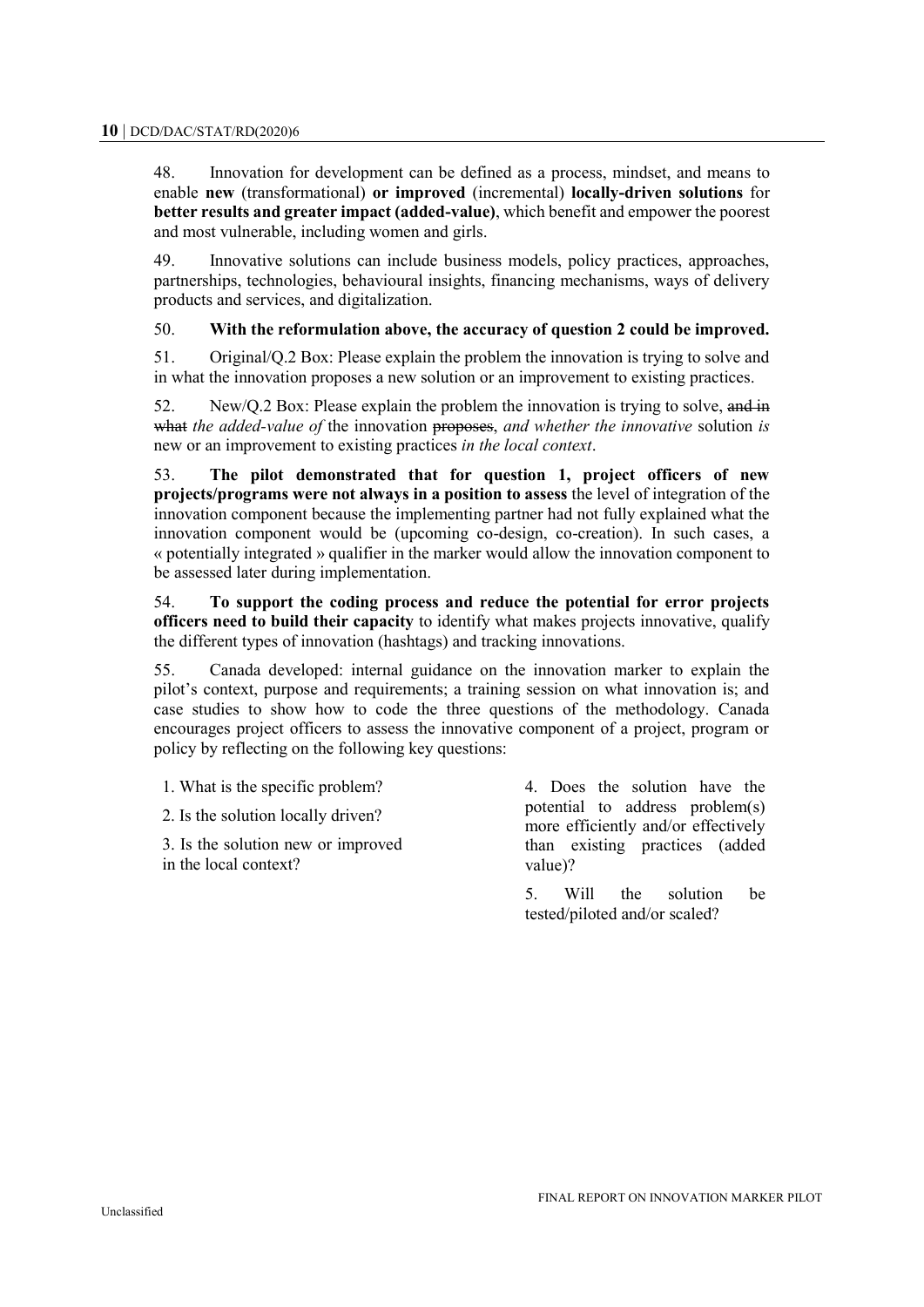### **6. Opportunities**

56. An innovation marker would contribute to and complement the work of the DAC and the DCD on innovation, as presented in the PWB 21-22, Output Result 2.15 on Development innovation, and in the OECD June 2020 report<sup>5</sup> Innovation for Development Impact: Lessons from the OECD Development Assistance Committee. It would also enable DAC members to generate data on their innovation portfolio, and gain learnings and insights from the global innovation ecosystem.

57. An innovation marker would also complement the work of the OECD Observatory of Public Sector Innovation (OPSI) with the [Innovation Facets Model.](https://oecd-opsi.org/projects/innovation-facets/) An innovation marker can be an evidence generation tool to show what kind of innovations DAC members are putting their efforts into, and how they could amply their impact by considering and adopting anticipatory and adaptive innovations that have the potential to disrupt the status quo and generate better results in development co-operation. The OPSI Innovation Facets Model was used during the June 2020 webinar – OECD Peer Learning Series on



COVID-19: Harnessing Innovation to Benefit the Poorest to point out that most DAC members are engaged in mission and enhancement-oriented innovations, both of which focus on incremental innovations. To engage in transformational innovations, DAC members need to rethink what is in place, test and try new approaches to respond to a changing operating environment (adaptive innovation) as well as explore and engage with emerging issues that might shape future priorities and commitments (anticipatory innovation).

58. A systematic means of identifying and tracking innovation projects/programs would offer the possibility of mapping the innovation portfolio of an organization. This could provide a better understanding of the different models of innovation at play (missionoriented, enhancement-oriented, anticipatory and adaptive), and offer insights into a broader/collective portfolio approach (what works, what needs improvement, what can be scaled). DAC members and international stakeholders (similar projects, same regions) could collaborate to optimise collective efforts as part of the global innovation ecosystem, and limit duplication.

59. An innovation marker would also encourage organizations to monitor and report on their innovation portfolio and thus enable collective learning. The OECD/DCD October 2019 worksho[p Accelerating Innovation for Development Impact](https://www.oecd.org/dac/innovation-for-development.htm) was organized to discuss progress and challenges in unlocking the potential of innovation for development, facilitate exchanges, promote learning among DAC members and international stakeholders on innovative models and solutions that can deliver results, and what it takes to make these innovations happen.

 $\overline{a}$ 

<sup>5</sup> Ibid, p.54.